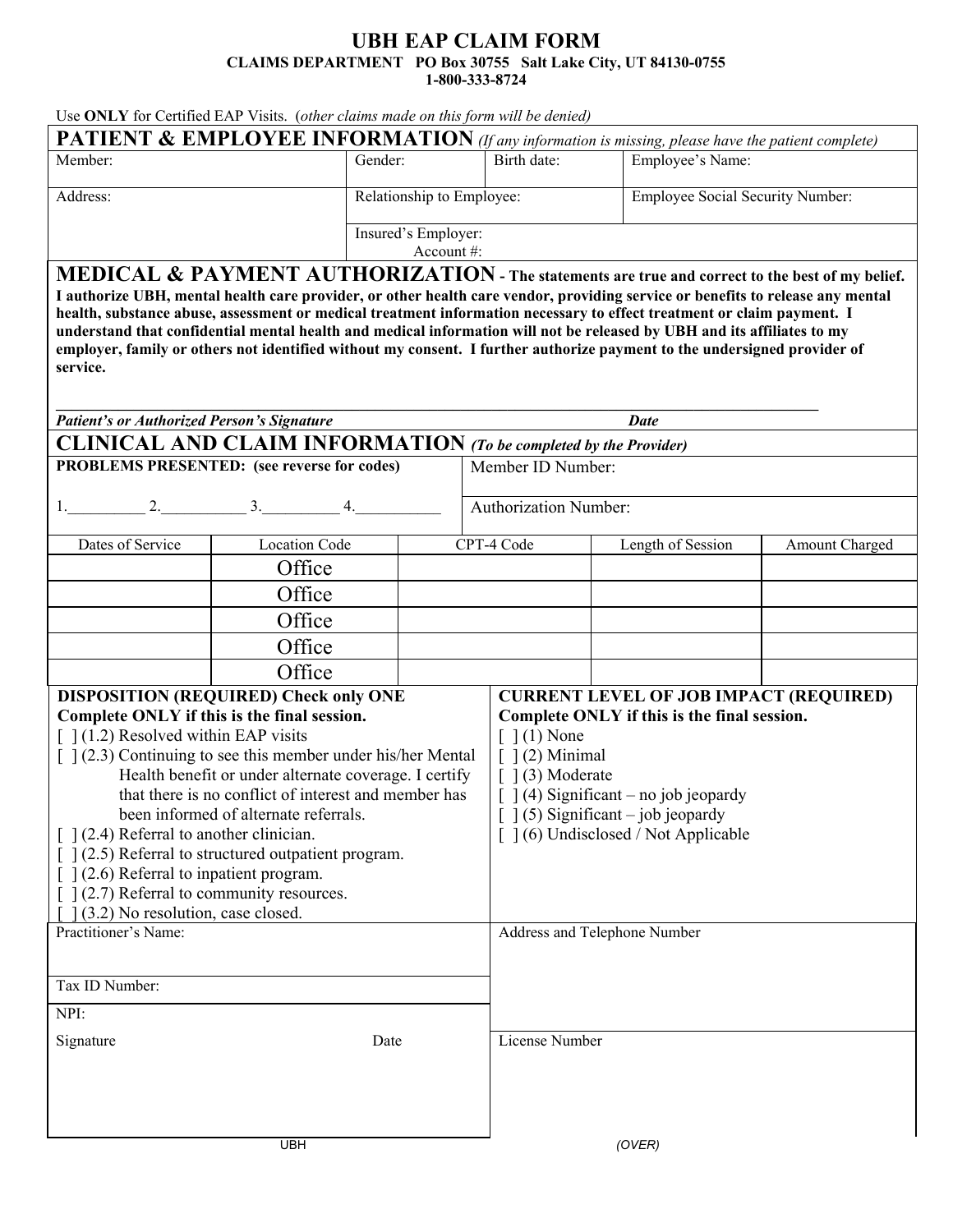## **UBH EAP PROBLEM CODES**

| <u>Code</u> | <b>Description</b><br>Medical                        |  |  |  |
|-------------|------------------------------------------------------|--|--|--|
| 1A          |                                                      |  |  |  |
| 1B          | Medical - Other Person                               |  |  |  |
| 2G          | Personal/Psychological – Conduct/Anger Mgmt          |  |  |  |
| 2H          | Personal/Psychological – Eating Disorders            |  |  |  |
| 2K          | Personal/Psychological – Compulsive Gambling         |  |  |  |
| 2M          | Personal/Psychological – Learning/ADHD               |  |  |  |
| 2Q          | Personal/Psychological – Emotional                   |  |  |  |
| 2R          | Personal/Psychological – Other Person                |  |  |  |
| 2S          | Personal/Psychological - Abuse/Neglect               |  |  |  |
| 3A          | Substance Abuse – Alcohol                            |  |  |  |
| 3G          | Substance Abuse – Not Specified                      |  |  |  |
| 3J          | Substance Abuse – Prescription Meds                  |  |  |  |
| 3L          | Substance Abuse – Illicit Drugs                      |  |  |  |
| 3M          | Substance Abuse – Other Person                       |  |  |  |
| 4A          | Interpersonal – Marital/Primary                      |  |  |  |
| 4B          | Interpersonal – Parent/Child                         |  |  |  |
| 4D          | Interpersonal – Caregiver                            |  |  |  |
| 4H          | Interpersonal – General                              |  |  |  |
| 5B          | Occupational – Manager Conflict                      |  |  |  |
| 5C          | Occupational – Co-Worker Conflict                    |  |  |  |
| 5D          | Occupational - Job Stress                            |  |  |  |
| 5G          | Occupational – Career Direction                      |  |  |  |
| 6A          | Situational – Financial                              |  |  |  |
| 6B          | Situational – Housing                                |  |  |  |
| 6C          | Situational – Legal<br>Situational – Social Services |  |  |  |
| 6E          |                                                      |  |  |  |
| 6F          | Situational - Childcare                              |  |  |  |
| 6G          | Situational - Eldercare                              |  |  |  |

Allowable CPT Codes: 90804, 90806, 90846, 90847, 90853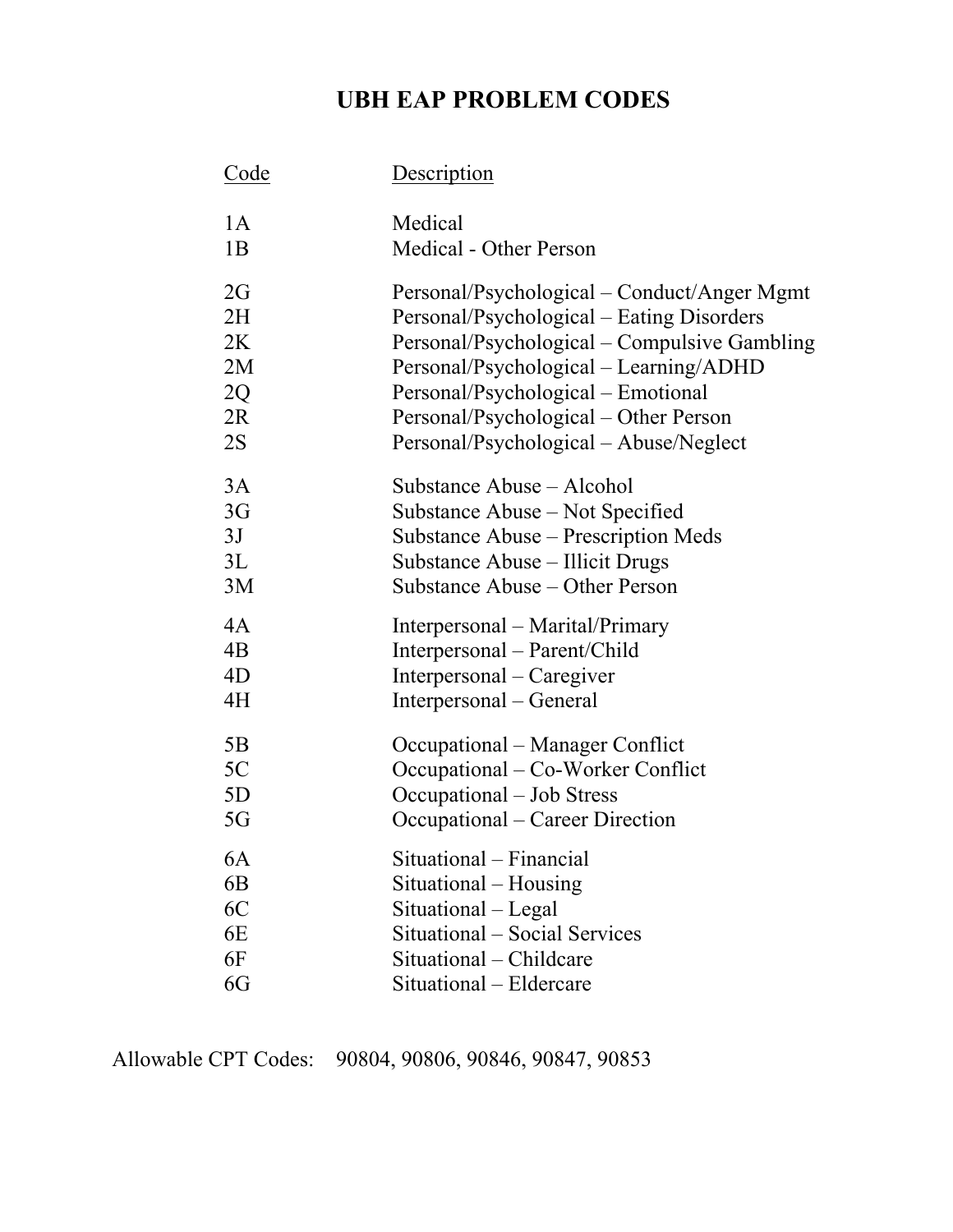**WARNING:** Any person who knowingly files a statement of claim containing any misrepresentations or any false, incomplete or misleading information may be guilty of a criminal act punishable under law and may be subject to civil penalties.

**Alaska Residents:** A person who knowingly and with intent to injure, defraud, or deceive an insurance company files a claim containing false, incomplete, or misleading information may be prosecuted under state law.

**Arizona Residents:** For your protection Arizona law requires the following statement to appear on this form. Any person who knowingly presents a false or fraudulent claim for payment of a loss is subject to criminal and civil penalties.

**Arkansas Residents:** Any person who knowingly presents a false or fraudulent claim for payment of a loss or benefit or knowingly presents false information in an application for insurance is guilty of a crime and may be subject to fines and confinement in prison.

**California Residents: For your protection California law requires the following to appear on this form: Any person who knowingly presents a false or fraudulent claim for the payment of a loss is guilty of a crime and may be subject to fines and confinement in state prison.**

**Colorado Residents:** It is unlawful to knowingly provide false, incomplete, or misleading facts or information to an insurance company for the purpose of defrauding or attempting to defraud the company. Penalties may include imprisonment, fines, denial of insurance, and civil damages. Any insurance company or agent of an insurance company who knowingly provides false, incomplete, or misleading facts or information to a policyholder or claimant for the purpose of defrauding or attempting to defraud the policyholder or claimant with regard to a settlement or award payable from insurance proceeds shall be reported to the Colorado Division of Insurance within the department of regulatory agencies.

**Delaware Residents**: Any person who knowingly, and with intent to injure, defraud or deceive any insurer, files a statement of claim containing any false, incomplete or misleading information is guilty of a felony.

**District of Columbia Residents:** WARNING: It is a crime to provide false or misleading information to an insurer for the purpose of defrauding the insurer or any other person. Penalties include imprisonment and/or fines. In addition, an insurer may deny insurance benefits if false information materially related to a claim was provided by the applicant.

**Florida Residents:** Any person who knowingly and with intent to injure, defraud, or deceive any insurer files a statement of claim or an application containing any false, incomplete, or misleading information is guilty of a felony of the third degree.

**Hawaii Residents:** For your protection, Hawaii law requires you to be informed that presenting a fraudulent claim for payment of a loss or benefit is a crime punishable by fines or imprisonment, or both.

**Idaho Residents:** Any person who knowingly, and with intent to defraud or deceive any insurance company, files a statement of claim containing any false, incomplete, or misleading information is guilty of a felony. **Indiana Residents:** A person who knowingly and with intent to defraud an insurer files a statement of claim containing any false, incomplete, or misleading information commits a felony.

**Kentucky Residents:** Any person who knowingly, and with intent to defraud any insurance company or other person files an application for insurance or a statement of claim containing any materially false information or conceals, for the purpose of misleading, information concerning any fact material thereto commits a fraudulent insurance act, which is a crime.

**Louisiana Residents:** Any person who knowingly presents a false or fraudulent claim for payment of a loss or benefit or knowingly presents false information in an application for insurance is guilty of a crime and may be subject to fines and confinement in prison.

**Maine Residents:** It is a crime to knowingly provide false, incomplete or misleading information to an insurance company for the purpose of defrauding the company. Penalties may include imprisonment, fines or a denial of insurance benefits.

**Maryland Residents:** Any person who knowingly and willfully presents a false or fraudulent claim for payment of a loss or benefit or who knowingly and willfully presents false information in an application for insurance is guilty of a crime and may be subject to fines and confinement in prison.

**Minnesota Residents:** A person who files a claim with intent to defraud or helps commit a fraud against an insurer is guilty of a crime.